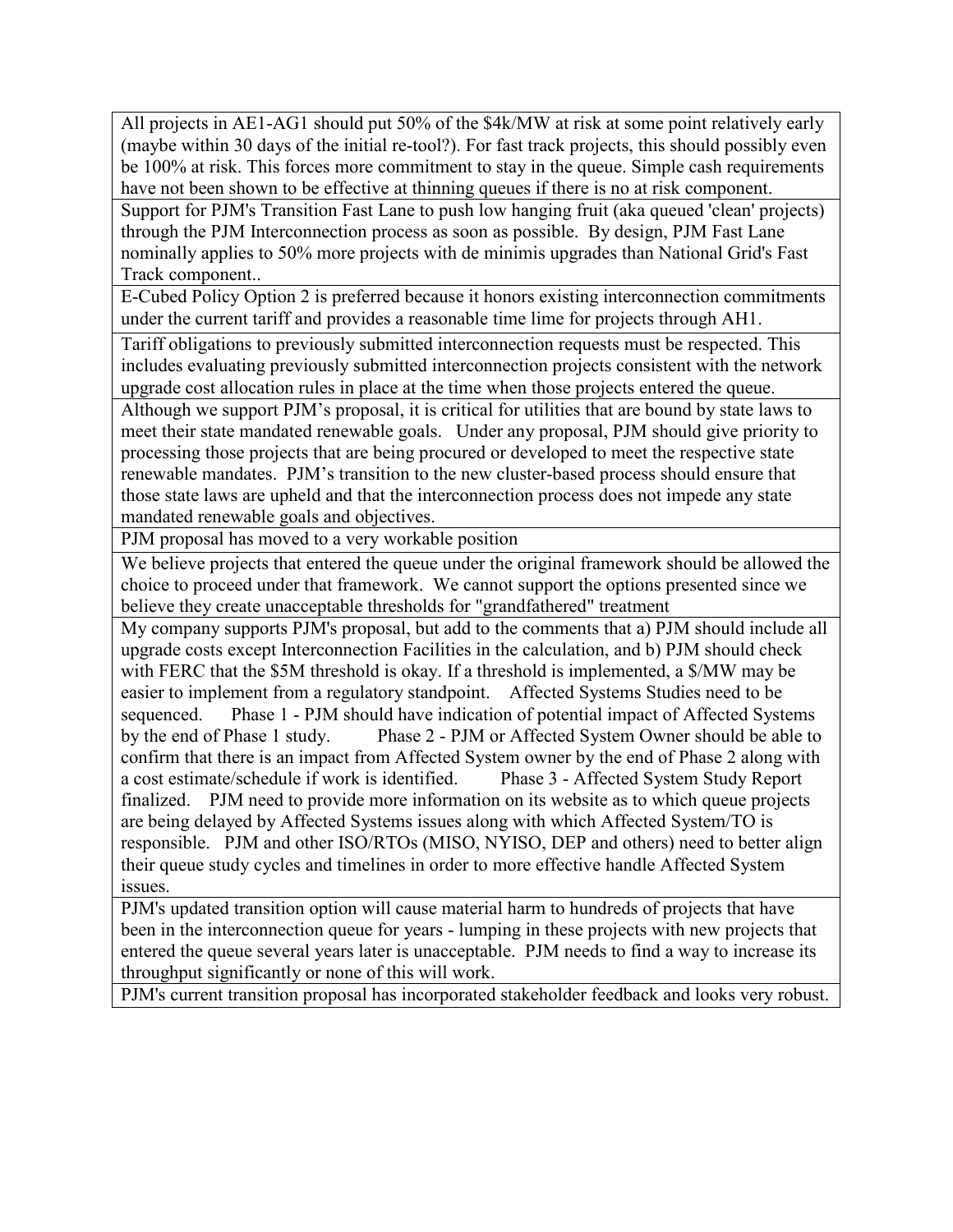My company appreciates the efforts of PJM and all stakeholders to move the transition proposal to its current form. We believe the current PJM proposal incorporates stakeholders inputs to reach the consensus (CBIR process). However, the goal of this task force is to develop revisions to effectuate meaningful queue reform. That goal is ultimately achieved by implementing the new, steady state generator interconnection process in a timely manner as possible. To accomplish this, the current transition proposal can be improved to shorten the transition timeframe by approximately 6-8 months. To accomplish this we recommend making the following changes: 1) "Grandfathered" sequencing process scope - revert back to limiting eligibility to legacy projects with zero impacts – see top line in attached chart 2) If  $(1)$ is accepted, then the risk of model changes between the grandfathering sequencing process and transition cycle 1 should be minimal and the transition cycle 1 can begin earlier/shifted to the left to execute concurrently with the grandfathering sequence processing – see second line / transition cycle 1 in the attached chart 3) New Process Cycle 1 Scope – the scope of the first cycle under the new process should include all projects from AG2 forward – AG2 and AH1 should not be part of an independent queue in the transition sequencing to move to the new cycle – the goal of this entire exercise is to move to the new process as soon as possible / processing of AG2/AH1 queues has not commenced and therefore no rights, costs or expectations under the current/effective GI rules are in place and these projects should be moved to Cycle 1 of the new process to facilitate meaningful queue reform – this first cycle under the new process would be moved to the left in line with the shift of the transition cycle in line 2 in the attached chart - see third line / Cycle 1 new process in the attached chart 4) Cycle 2 of the new process would also be shifted to the left in line with the shifts of the transition cluster and cycle 1 of the new process – see line 4 of the attached chart 5) Meaningful Queue Reform - The above changes to the current proposal will facilitate the initiation of the new process 6 -8 months sooner than the current transition proposal enabling cycles 1 and 2 of the new process to begin in early 2024 and 2025 respectively – a process that delays the commencement of the new process beyond these timeframes arguably contravenes the goal of meaningful queue reform – see overall attached chart compared to the chart that reflects the current transition proposal

We are a bit concerned with PJM's late compromise, which adds another transition cycle and therefore extends the time before we get to the new process for incoming projects. If PJM could administer it, we would likely prefer the NRG proposal discussed. It's not clear to us whether PJM could perform the transition cycles included in the E-Cubed proposal and still get to opening the queue to new projects as E-Cubed presents a timeline; we would appreciate knowing whether PJM thinks that timeline is realistic.

There should be some advantage (cost or timing) for those projects that are already in the queue (AH2+) and patiently waiting for all this to be sorted out - right now there is no advantage for AH2+ projects over projects that will apply for the first cluster in the new process.

It would be good for PJM to clarify that the schedule could change based on how many ICs go to fast track.

The PJM proposal represents a carefully crafted consensus designed to avoid FERC protest and that any change to it could blow up that consensus and lead to vigorous FERC protest

We believe \$50m limit is discriminatory

We think the \$50m limit is discriminatory so cannot support it.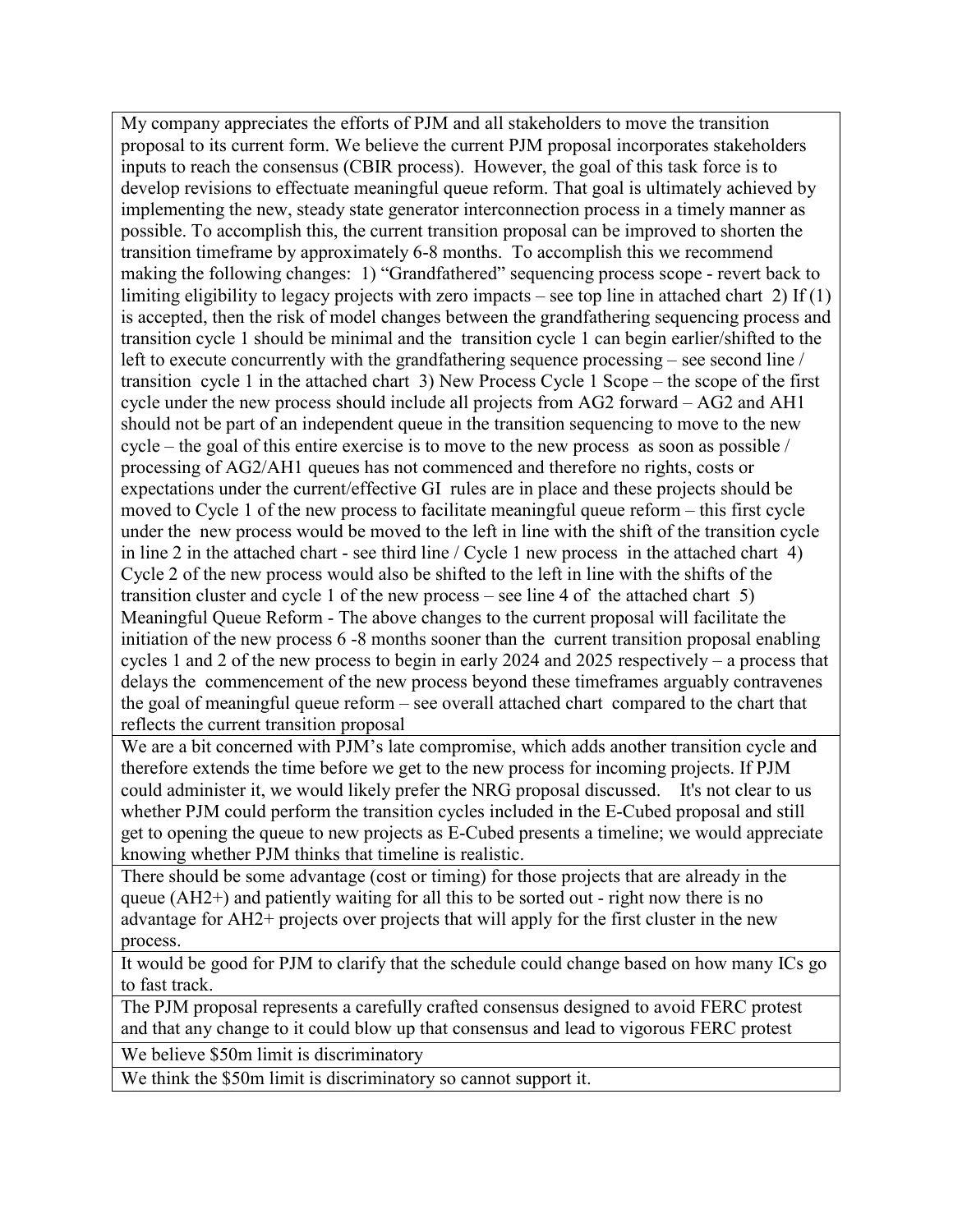We cannot support any proposals that do not provide the ability for late-stage AE projects to continue forward with the current serial process.

We prefer that PJM hires the staff and puts in place the processes that are necessary to maintain the existing process for all projects AG2 earlier. As a power generation developer we make substantial investments under a set of plans and rules at that time. Changing the rules retroactively has the potential for diminishing or destroying these investments. If PJM is set on making a retroactive change the only one we can support from a high level is the E-cubed solution since it somewhat mimics the existing process by allowing the IC to choose the serial (existing) or cluster route. However, we would need to see the complete details of the E-cubed solution before we can provide a definitive approval on it. We do believe higher readiness deposits from what's currently in the Tariff can help make the queue process more efficient if PJM has the staff and processes in place to accommodate such efficiency.

PJM's proposal represents an acceptable compromise among a broad range of stakeholders. E-Cubed proposed use of ISAs to preserve queue priority has been roundly rejected by the TOs and PJM, and the National Grid proposal represents an earlier version of a PJM proposal that received less consensus and support. The best way to avoid continued churn and a FERC protest is to support PJM's current proposal and not divert from it.

PJM has worked hard to gain consensus with the stakeholders over the past few months and the PJM proposal is the best one with hopefully the least resistance to getting approved going through the remainder of the approval process.

Support for PJM's Transition Fast Lane to push low hanging fruit (aka queued 'clean' projects) through the PJM Interconnection process as soon as possible. By design, PJM Fast Lane nominally applies to 50% more projects with de minimis upgrades than National Grid's Fast Track component.

We want AG2-AH1 to be included

PJM states one goal of the transition mechanism is to allow projects to proceed under existing rules but may be delayed due to timing of other projects. The current Fast Lane Criteria of being cost allocated for any upgrades that are less than 5M fail to meet this tenant. Projects that have minimal cost allocation (less than 5M) but share a very small impact on significant upgrades (<5M) are not provided a path to proceed to an IA prior to 2025 and are economic and viable. The PJM arbitrary threshold of allowing 5M upgrades to move into the fast line provides a path to an IA earlier for later queued projects (AF1&AF2&AG1) with potentially higher cost allocation. This is unduly discriminatory to projects with higher queue priority and will risk negative FERC scrutiny when the queue reform is filed. Recommend PJM define a cost allocation threshold that has a de minimis impact on total upgrade cost allocation. (50K/MW has been suggested). If PJM requires a sufficiently stringent at-risk requirement for the NU cost allocation, projects will have a path to an IA prior to 2025 and PJM will not have to retool for withdrawals. Further, the size of the second transition cycle may be too large to solve. The combined megawatts included in the AG2 and AH1 groups are in excess of 100GW. PJM system peak loads are nearly 170GW. Recommend that the second transition cycle include AG2 only.

We believe projects that entered the queue under the original framework should be allowed the choice to proceed under that framework. We cannot support the options presented since we believe they create unacceptable thresholds for "grandfathered" treatment

The PJM proposal represents a carefully crafted consensus designed to avoid FERC protest and that any change to it could blow up that consensus and lead to vigorous FERC protest